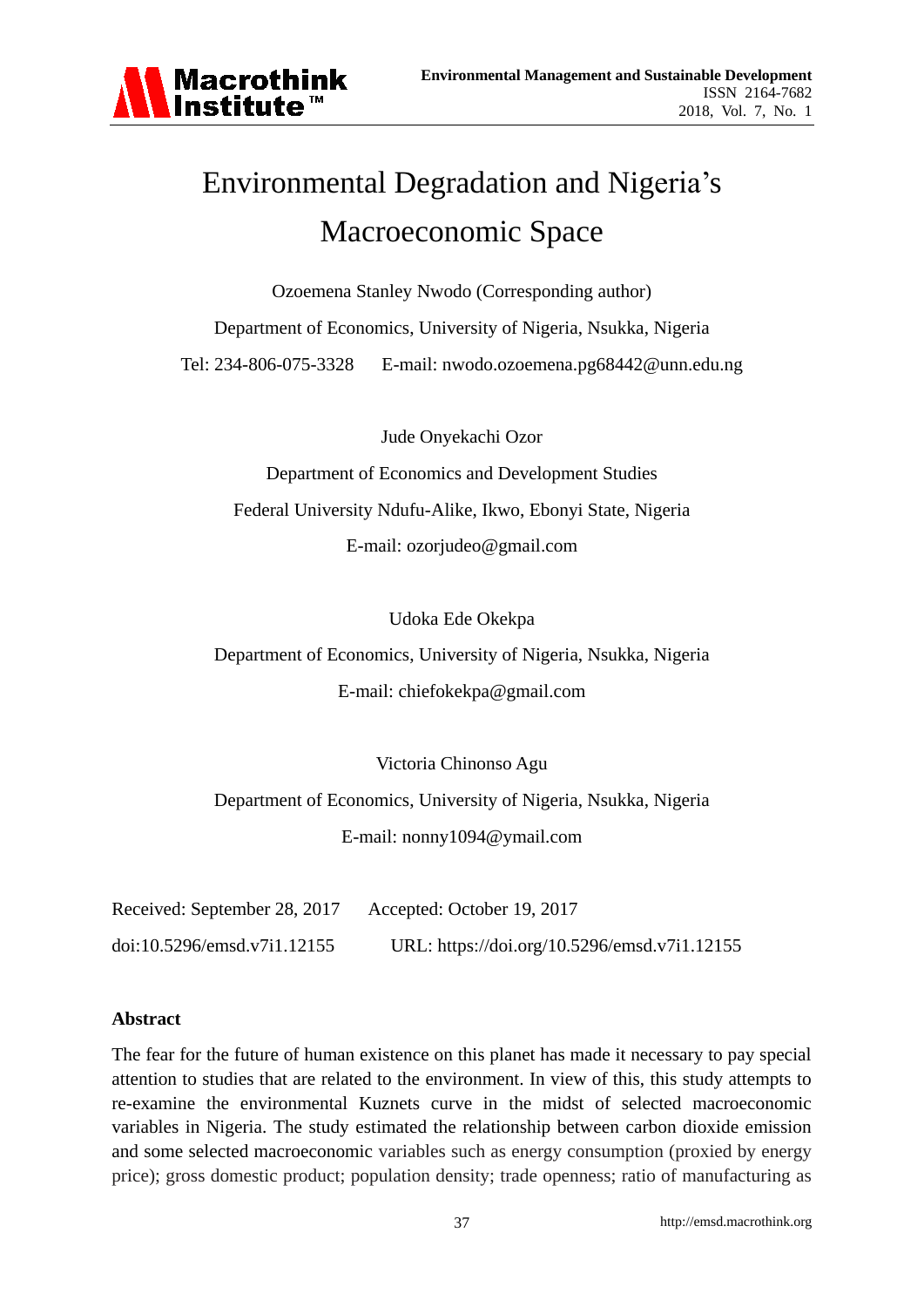

a share of GDP and foreign direct investment using the ARDL model. With the adoption of secondary data for the period of 1981 to 2016 obtained from the world development indicator, the findings validated an N-shaped relationship between economic growth and the pollution in Nigeria in the midst of other Macroeconomic variables and based on this, it was recommended among others the building of a strong and effective environmental regulatory framework for the Nigerian economy and the adoption of clean technologies for the Nigerian economy

**Keywords:** Co2, GDP, EKC, Energy Price, FDI, ARDL, Population

## **1. Introduction**

The future of humanity on the planet is highly endangered due to studies that revealed the unprecedented harm on the ecosystem which is a consequent of the huge accumulation of co2 on the ecosystem that resulted deeply in the depletion of the ozone layer causing catastrophic climatic changes. The Intergovernmental Panel on Climate Change IPCC (2007) reports that the most important environmental problem of our age is global warming. The alarming uprising in the volume of global Co2 emissions seems to be worsening the situation. The co2 emissions majorly results from fossil fuel consumption, so curbing the consumption of energy could have helped in mitigating the effect of these global warming, but, owing to the adverse effect of reduction of energy consumption on the growth of the economy, it becomes complicating. (Soytas & Sari, 2007). Therefore, nations of the whole world are pushing for green energy with less harmful effect on the environmental, but if the environmental Kuznets hypothesis is applicable to the Co2 and growth linkage, the growth by its own may end up being a solution to the problem of degradation (Rothman & De Bruyn 1998)

Environmental pollution or degradation is a major issue confronting developing countries including Nigeria today. The proposed economic recovery of Nigeria which is just coming out from a recession is not without a price. For instance in Nigeria, the main source of foreign exchange as well as revenue comes from crude oil, so gas is burnt on a daily basis, thereby disrupting the atmosphere. Oil spillage has hindered locals of such areas from carrying out economic activities on their farms. Water from the streams are no longer fit for human consumption, while the country's increasing population has created more pressure on the environment and sources of likelihood. More so, livelihood sources are such that hampers environmental quality, as a large percentage of the population depends largely on traditional biomass for heating and cooking purposes. Also increase in the population of a society increases the pressure on the available resources like land, and other natural resources for the survival of humanity (Ityavyar &Thomas, 2012).

While studies have been investigating the existence of the inverted U-shaped curve in Nigeria, few have discussed population density as one of the explanatory variables. The relevance of checking if EKC exits emanated from the fact that, it is far from just an academic exercise. If the Environmental Kuznets curve is found for an economy, this will be an indication that holding other factors constant, that the harmful effect of growth on the environment will on its own decrease depending on time period as the economy grows. Also, if the environmental Kuznet curve proposition is not found for an economy, it is an indication that government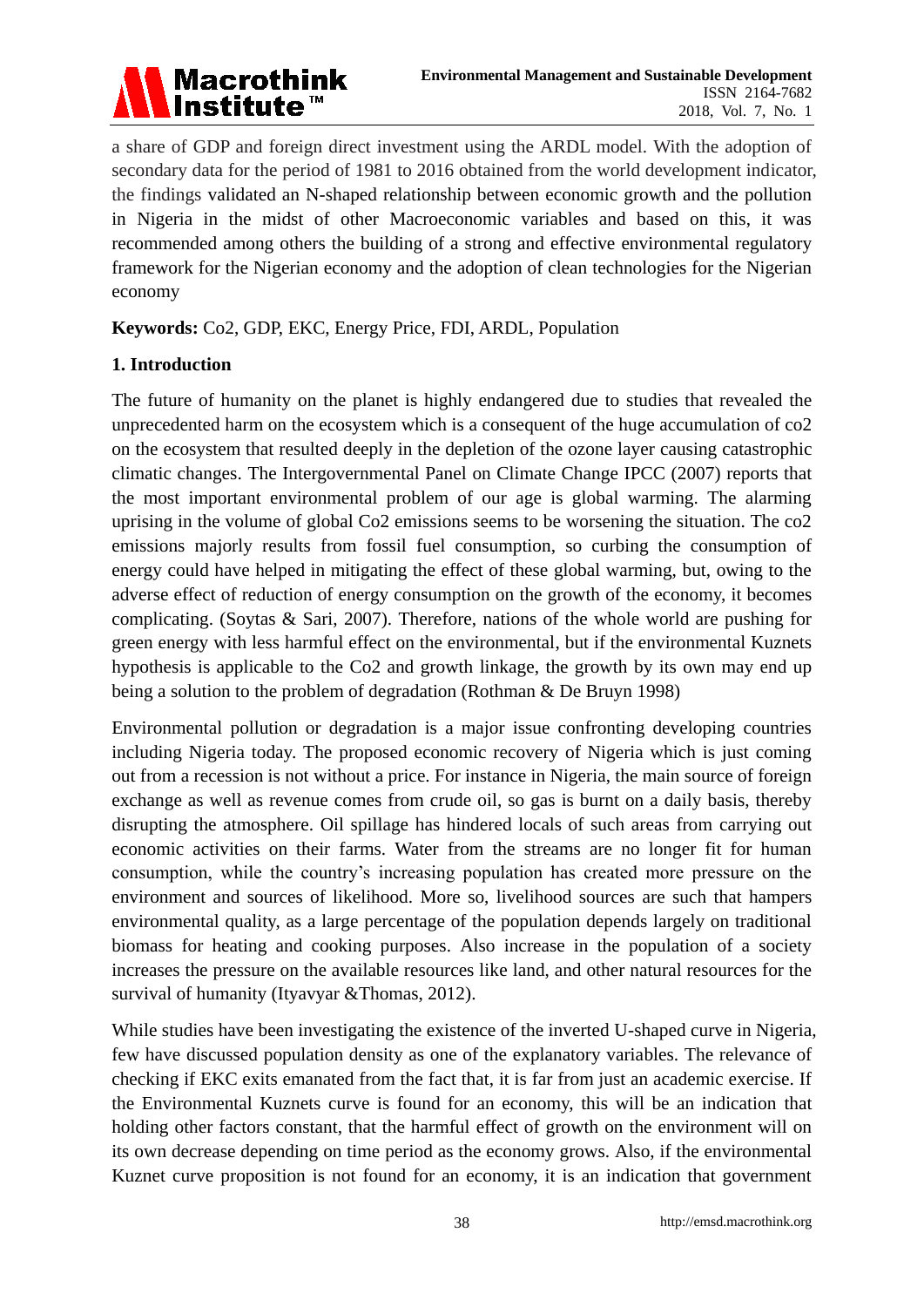

policy would be essential in reducing the harmful effect and ensure a human friendly development for the economy. The implication of all these is that it would provide the bases for an interdisciplinary approach to the design of environmental policy of nations and regions of the world. Other variables researchers have not really paid much attention to is the role of global integration in this relationship. Thus, review of the role of the level of openness of the economy to the outside world, the impact of FDI inflows and the likes have been given less attention. Perhaps, this could explain the inability of most studies to find the presence of the inverted U-shaped curve in the case of Nigeria. Thus, the results obtained by past studies could have been plagued by the problem of core variable omission bias. These observations have made it imperative to ask the following research questions: on the basis of the selected macroeconomic variables, does the EKC hypothesis hold for Nigeria?

This study is divided into sections: the next section is the literature review, while section three discusses the methodology of the study. Subsequently the fourth section presents the results, while section five is the conclusion of the work.

## **2. Literature Review**

## *2.1 The Environmental Kuznets Curve (EKC) Hypothesis*

The EKC had its origin from the time-series pattern of income inequality described by Kuznets in 1995 which later according to Richmond & Zencey, (2007) metamorphosed into an important concept in environmental economics. The proponents of the EKC believed there is a linkage between environmental degradation and income per capita of all the economies of the world. It propounds that as an economy grows, environmental degradation would increase, however, as a particular level of income per capita is attained, there would be a reverse of the prevailing pattern such that at a high level of income, growth would result in a friendlier environment (Stern, 2003). The Kuznets curve which was basically a tool for measuring inequality among nations took a turn and became a measurement tool for the relationship between economic growth and carbon emission which is the major cause of environmental degradation (Grossman & Krueger, 1991).

Prior to the Environmental Kuznets curve postulation by Grossman and Krueger (1991) it was a general believe that the developed economies have contributed greatly to global pollution much more than developing economies, owing to the fact that the level of economic activities in the industrialized economies which are pollution-intensive are high.

The ECK hypothesis disproves the widely held argument that the rise in growth leads to increased pollution since more income results to increase in consumption, hence, more pollution. However, the EKC hypothesis recognizes the probability that there may be the opposite effect of increasing pollution with increase in income, rather than decrease in pollution. But the combination of the both effects can still lead to environmental degradation first increasing and then decrease with increases in growth (Carson & McCubbin, 1997).

The series of reasons that will make environmental degradation to fall with growth can likely be grouped into two main groups. Firstly is that high income economies tend to use divergent technologies in the production of goods and services that are less polluting in nature or the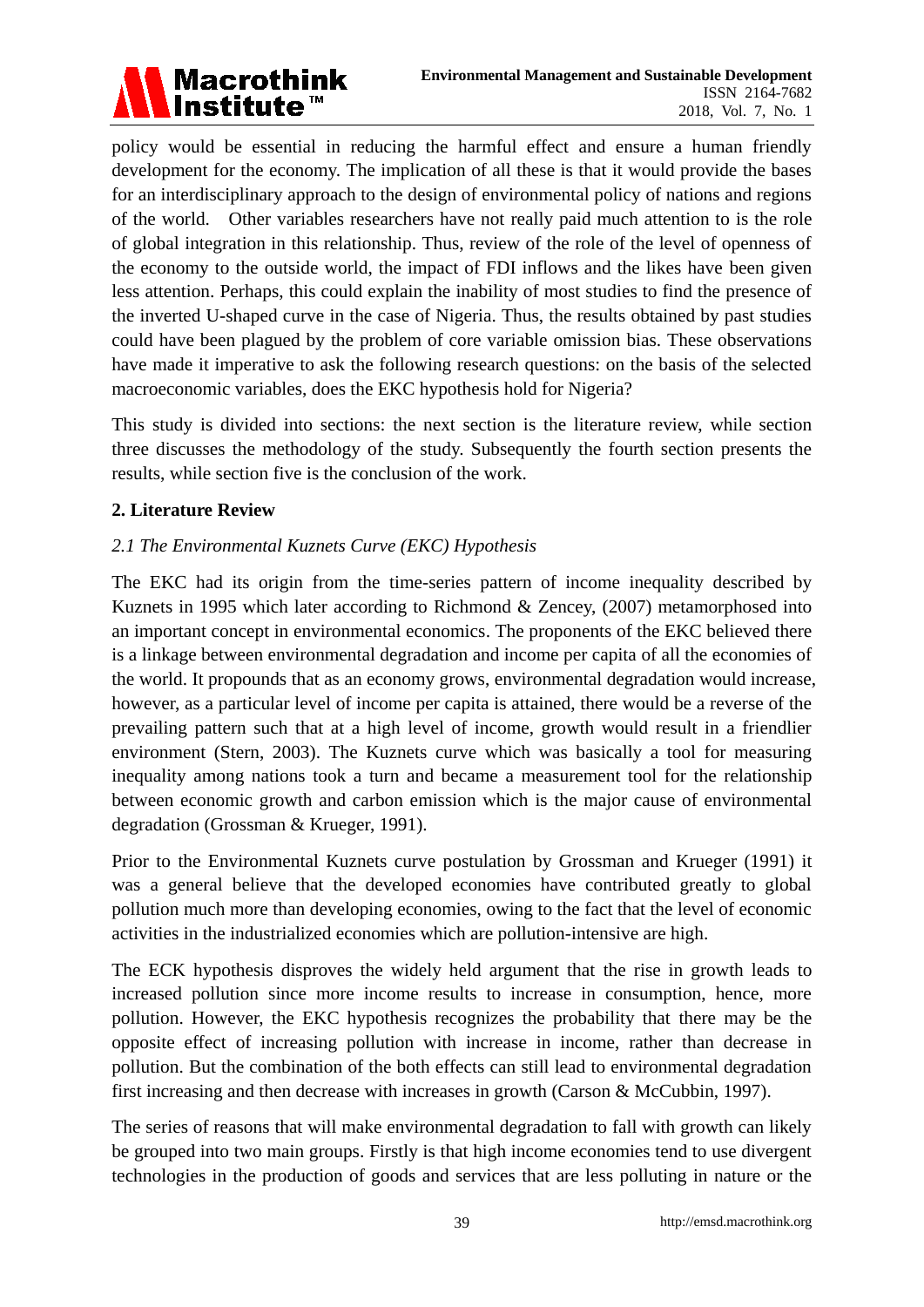

fact that high income economies will likely use the later vintage technologies, which are more efficient in comparison with other economies, especially with respect to consumption of energy. The second group is that human beings will naturally need and sought for better quality of the environmental quality they become richer (Carson & McCubbin 1997).

The environmental Kuznets curve concept was made popular by the World Bank's world development report (WDI, 1992) where it posits that the idea that the higher the economic activities, the higher the environmental degradation is formed on the static assumptions about technology, environmental investments and taste. As an economy grows, the need and demand for improved environmental quality will equally grow, together with the resources available for investment. In backing this argument, Beckerman (1992) opined that there is confirm prove that, although the growth of an economy usually leads to increase in pollution in the economy at the early stages of the growth, at the end, the best and possibly the only way to achieve a nice environment in most nations is just to become rich.

### *2.2 Empirical Literature*

Busayo (2016) studied the relationship between fossil fuel consumption, the environment and economic growth in Nigeria by using data from 1970-2013. Applying the VECM technique, Busayo (2016) found that fossil fuel consumption and  $CO<sub>2</sub>$  emissions impact significantly on economic growth. Also the study found the existence of an N-shaped relationship between environmental pollution and economic growth thereby disputing the presence of the EKC hypothesis for Nigeria. It therefore recommended that government should formulate economic growth policies in tandem with emission regulations to combat environmental degradation.

Nnaji, Chukwu, and Nnaji (2013) looked at Supply of electricity in Nigeria, Nigeria's Consumption of fossil fuel, Co2 Emissions in Nigeria and Growth in Nigeria using an Autoregressive Regressive Distributive Framework with data from the CBN statistical bulletin ranging from 1971 to 2009 and found that economic growth is associated with increases in environmental degradation while there is positive significant relationship between the supply of electricity and environmental degradation in Nigeria.

Wolde (2015) studied the relationship between economic growth and environmental degradation in Ethiopia by questioning the existence of environmental Kuznets Curve. Wolde (2015) applied a time series data from Ethiopia ranging from the period of 1969 to 2010 in a Vector error correction model. His finding indicates the existence of the EKC hypothesis in Ethiopia and therefore argued that to sustain the current trend in pollution abatement, the country have to sustain the existing environmental friendly economic policy.

In a similar study, Oshin and Ogundipe (2015) estimated the existing linkage between economic growth and environmental pollution in West Africa to ensure if the Environmental Kuznet Curve hypothesis exists in the West African sub region which was ranked one of the poorest regions of the world. The study adopted a static panel data regression methodology for all the nations that make up the membership of the Economic Community of West African States (1980-2012). Employing GDP per capita, literacy rate, population density, trade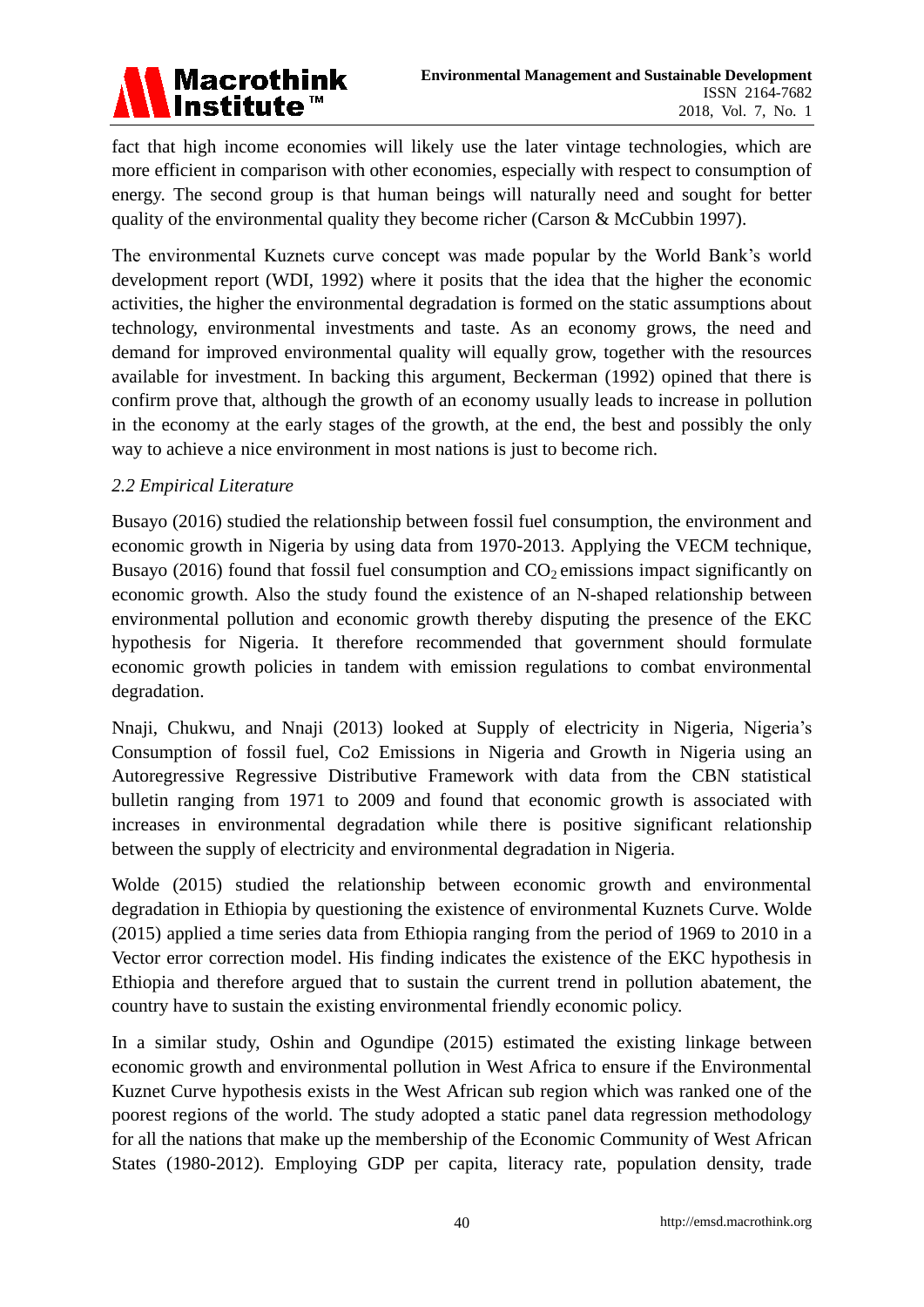

openness and a measure of institutional quality, the available result from their estimation procedure re-established the existence of the EKC hypothesis in the studied economies. Again, Ogundipe, Olurinola and Odebiyi (2015) investigated the link that exists between per capita income and environmental pollution in the West Africa sub region in a panel study framework with data for the period of 1990 to 2012. Their specific objective was to estimate EKC for four indicators of environmental quality such as CO2emissions, Suspended particulate matter, lack of access to sanitation infrastructure and lack of adequate drinking that is safe and confirm if the pollutants indicates an inverted u-shape relationship. Using the CO<sub>2</sub>emissions variable, the study could not find an unambiguous evidence of an inverted u-shaped relationship. That notwithstanding, the rest results was confirmations of the existence of the environmental Kuznets curve hypothesis in the study area. They subjected their estimations to further robustness checks by ascertaining the statistical properties of the variables used and examined their long run sustainability; results were found to be consistent and suitable for policy inferences. They therefore recommended that government institutions and civil society need to propagate more awareness campaigns for environmental management. Similarly, they also suggested the need to build strong and effective environmental regulatory framework, increase abatement measures and adopt clean technologies in manufacturing of commodities and also services.

Balin and Akan (2015) contributes to the ongoing debate in the literature by comparing two different EKC specifications for 27 developed countries in a panel data study (1997-2009). Their N shaped relationship findings revealed that research and development expenditures are negatively associated with  $CO<sub>2</sub>$  emissions while patent applications and industrial productions are positively associated to  $CO<sub>2</sub>$  emissions. The study recommended that more eco-friendly industrial process should be encouraged.

Ojewumi (2015) investigated the validity of Environmental Kuznets Curve (EKC) hypothesis in Sub-Saharan African countries, using panel data analysis for the period 1980 - 2012. The study estimated the impact of growth on environmental degradation of the sub-saharan African economies in a panel data study using data obtained from WDI. The results of the empirical analysis supports the validity of the EKC hypothesis for solid emission (CSF) and composite factor of emission (CFE). The findings also show that SSA countries need to harmonize a well-coordinated environmental and economic policy mix that would ensure greater output but at the same time protect their environment from degradation and pollution. This study is likened to that of Çetin & Ecevit (2015) on Urbanization, Energy Consumption and CO2 Emissions in Sub-Saharan Countries where they applied a panel cointegration and causality analysis to find that that energy consumption and urbanization have proved to be the main determinants of environmental pollution in about 43 economies that was studied.

## **3. Methodology**

The framework for this study follows that of Kuznets (1955) who propounded the notion of an inverted U-shape linkage between income inequality and the growth of economies. According to Kuznets (1955), when an economy develops at a low level, the growth of such economy results to an increase in inequality, the inequality increases until a turning point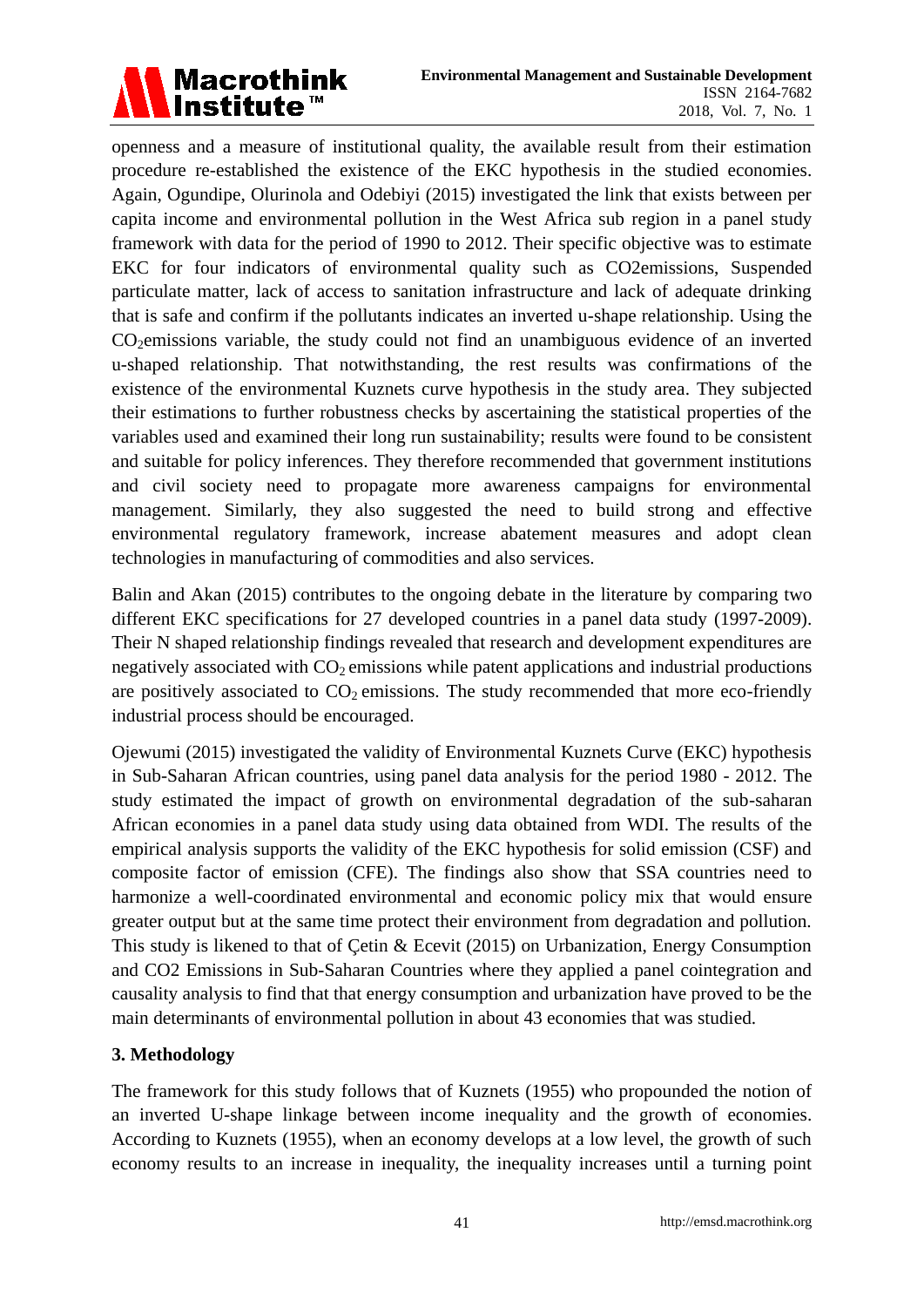

where further development of the economy decreases inequality in the economy.

The concept of economies of scale posits that as a country grows, all the economic activities in the economy will increase in equal proportion to the amount of the economic growth, (that is, environmental degradation will equally increase in equal proportion to the level of growth) especially at the early stage of growth, as the economy grows, the mix of output for the economy changes, leading to a shift especially away from agriculture towards mostly heavy industrial production which will increase the level of emission in the economy. However, according to Stern (2003) in later stages of growth or development, the economy shifts to lower resource intensive services and fewer manufacturing that will likely result to decreased level of environmental emissions resulting in less environmental damages.

This study adopted the EKC hypothesis model because it is one of the few models that actually reveal how a technically specified measurement of environmental quality may vary or reverse as the fortunes of an economy change. Thus, in analyzing the relationship, a reduced-form equation is typically used, where the level of environmental degradation or pollution is regressed upon per capita income, the squared value of per capita income and additional determinants. This is done instead of modelling structural equations where environmental regulations, technology and industrial composition are related to GDP, and pollution is related to the regulations, technology and industrial composition.

Following reduced form equation proposed by Grossman and Krueger (1995), which is an extension of the model developed by Kuznets (1955) to examine the relationship between income-inequality and economic development, is typically used to test the EKC hypothesis:

$$
y_{it} = a_i + \tau_i + \beta_1 x_{it} + \beta_2 x^2_{it} + \beta_3 x_{it}^3 + z'\gamma + \epsilon_{it}
$$
 (3.1)

where the  $i$  and  $t$  subscripts denote the country and time,  $y$  is a certain environmental degradation indicator,  $\alpha$  is a country-specific effect,

 $\tau$  = time-specific effect

## $x =$  per capita income

*Z =* vector of other explanatory variables which according to economic theory can influence the quality of the environmental. Often logarithmic values of environmental indicators and income are used in the estimations. This is done in order to smooth the distribution of the data, and because the predicted *y*-variable only can take on positive values (some environmental damage is always expected to occur).The logarithmic specification of the EKC model usually take the form:

$$
logy_{it} = a_i + \tau_i + log\beta_1 x_{it} + log\beta_2 x^2_{it} + log\beta_3 x_{it}^3 + logz'\gamma + \epsilon_{it}
$$
\n(3.2)

Thus, the EKC hypothesis is confirmed if  $\beta_1>0$ ,  $\beta_2<0$  and  $\beta_3=0$ , where  $\beta_1>0$  captures the linear increase of environmental degradation with income, and  $\beta_2$ <0 indicates the existence of the function's maximum, or "turning point". If  $\beta_1$ >0,  $\beta_2$ <0 and  $\beta_3$ >0, the relationship between the variables is cubic or N-shaped.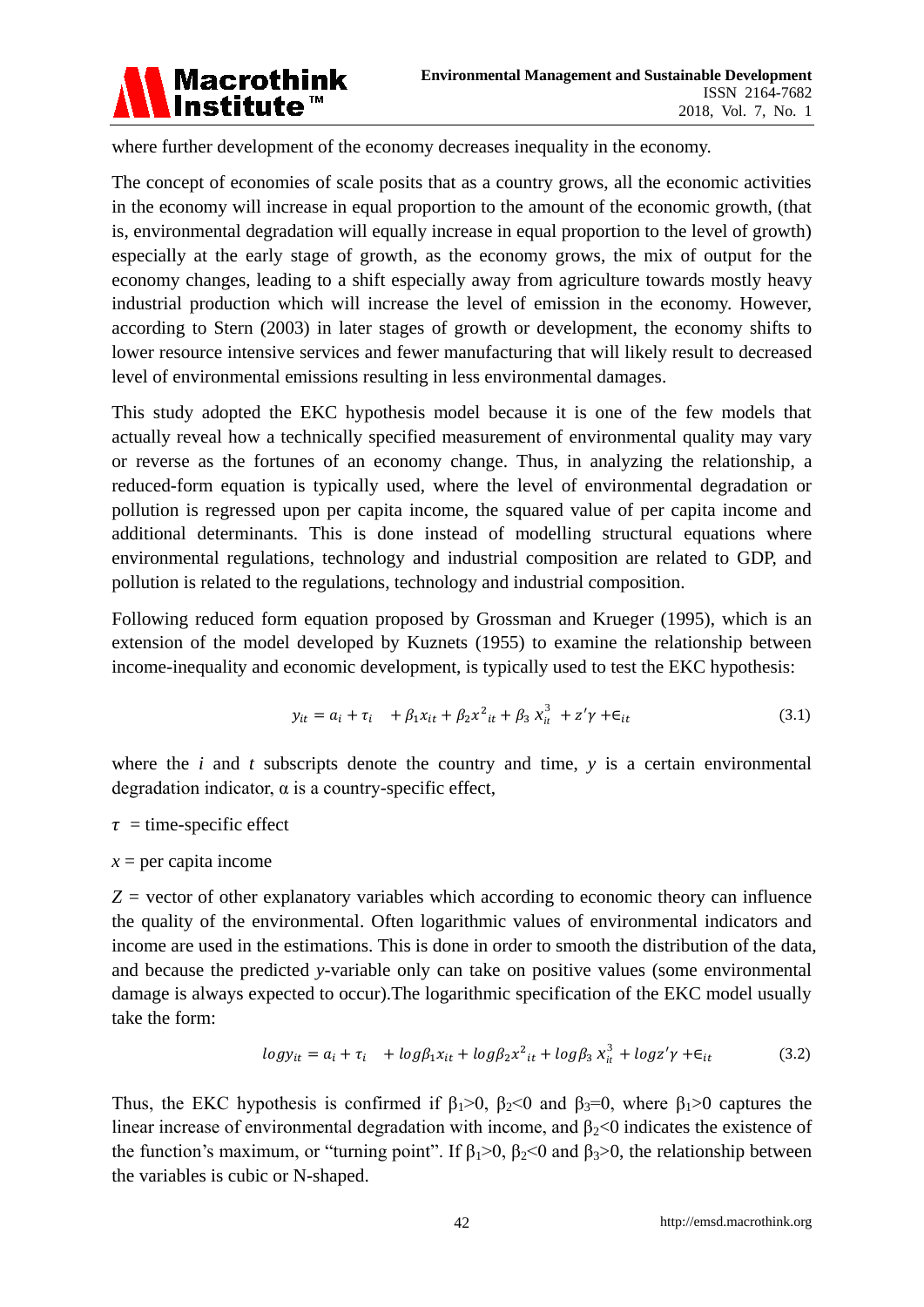

The turning point *Φ* of the EKC function is obtained at the coefficient on *y* over twice the absolute value of the coefficient on  $y^2$ , i.e.:

#### *3.1 Model Specification*

The following model is specified for the study

$$
CO2 = f(gdp, (gdp)2, (gdp)3, z)
$$
\n(3.3)

While econometrically, the equation is specified as

$$
CO_{2t} = \alpha_0 + \delta_1 g dp_t + \delta_2 (g dp_t)^2 + \delta_3 (g dp_t)^3 + \delta z_t + \mu_t
$$
\n(3.4)

where  $CO<sub>2</sub>$  equals carbon dioxide emissions per capita (proxy for environmental degradation); *gdp* is per capita real income; *z* is a vector of other variables that may also affect environmental quality; *t* is time;  $\alpha$  is the constant term while  $\delta$  are the coefficients of the explanatory and control variables and  $\mu$  is error term which is not correlated with the Carbon emission the dependent variable and it is also independently and identically distributed with mean of zero.

Some researchers estimate equation (3.4) without the cubic term  $\delta_3 (gdp_t)^3$ . This technique, however, is too favourable to the EKC hypothesis. The cubic formulation, by contrast, allows for both inverted *U-*shaped EKC and monotonically rising environment - income relationship. Additionally, it has the advantage that the EKC does not have to be symmetric as in the quadratic formulation: the cubic function may rise faster than it declines or vice-versa. Secondly, for various reasons such as data availability and or small sample size, most studies usually omit the variable *z* in their estimation (e.g. Akbostanci, E., Turut-Asik, S., & Tunc, G. I. (2009); Fodha & Zaghdouf, 2010) as cited in Akpan & Chuku (2011), preferring instead to regress *gdp* per capita against a measure of environmental quality. This may have led to core variables omission bias as many other factors have also been found to significantly affect environmental degradation. Secondly, establishing an EKC in the presence of other moderate factors provides a more convincing basis for validation of the hypothesis (Omotor, 2015). Thus, following the method adopted by Akpan & Chuku (2011); Ahmed & Long (2012); Shahbaz *et al* (2015) the vector *z* in equation (3.4) is expanded to have:

$$
CO_{2t} = \alpha_0 + \delta_1 g dp_t + \delta_2 (g dp_t)^2 + \delta_3 (g dp_t)^3 + \delta_4 e c_t + \delta_5 p \cdot \delta_t + \delta_6 tr_t + \delta_7 \cdot \delta_t
$$

where *ec* is energy consumption (proxied by energy price); *pop* is population density; *tr*  represents trade openness; *man* is the ratio of manufacturing output to GDP while FDI = foreign direct investment.

It is to be noted that according to Cameron (1994) and Ehrlich (1996) log-linear specifications yields more appropriate and more efficient results as compared to a simple linear model. Again, log form of variables yields direct elasticities that make it easier for interpretations. Hence, equation (3.5) is specified thus:

$$
ln CO_{2t} = \alpha_0 + \delta_1 ln g dp_t + \delta_2 (ln g dp_t)^2 + \delta_3 (ln g dp_t)^3 + \delta_4 ln e_c_t + \delta_5 ln pop_t + \delta_6 ln tr_t + \delta_7 ln man_t + \delta_8 ln f d i_t + \mu_t
$$
\n(3.6)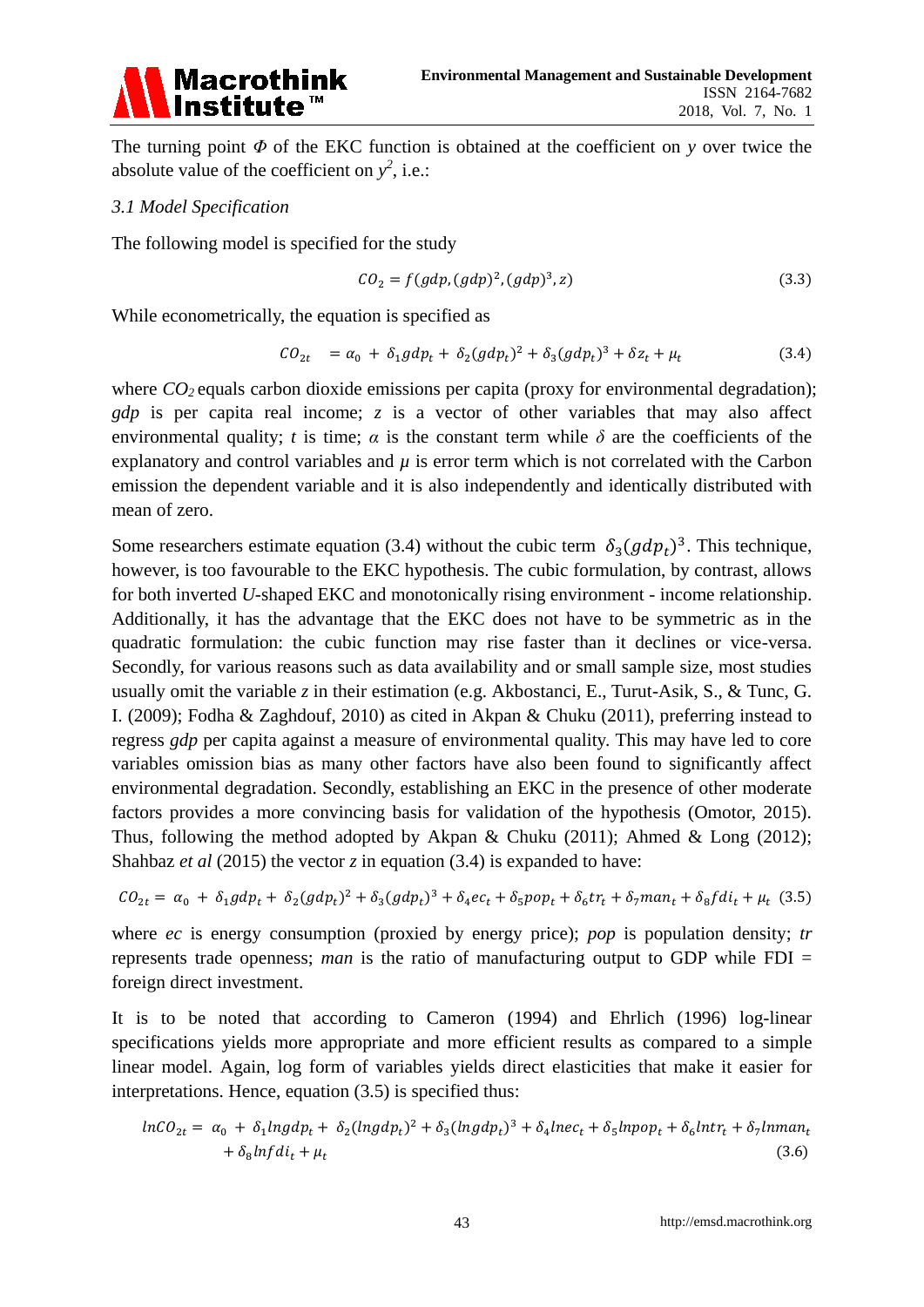

where all variables are as earlier defined and *ln* is the natural log of the variables.

Getting the ARDL form of the equation, we have

$$
\Delta ln C O_{2t} = \infty_{0} + \sum_{k=1}^{n} \alpha_{k} \Delta ln C O_{2t-k} + \sum_{k=1}^{n} \alpha_{k} \Delta ln g d p_{t-k} + \sum_{k=1}^{n} \alpha_{k} \Delta (ln g d p_{t-k})^{2}
$$
  
+ 
$$
\sum_{k=1}^{n} \alpha_{k} \Delta (ln g d p_{t-k})^{3} + \sum_{k=1}^{n} \alpha_{k} \Delta ln e c_{t-k} + \sum_{k=1}^{n} \alpha_{k} \Delta ln p o p_{t-k} + \sum_{k=1}^{n} \alpha_{k} \Delta ln tr_{t-k}
$$
  
+ 
$$
\sum_{k=1}^{n} \alpha_{k} \Delta ln man_{t-k} + \sum_{k=1}^{n} \alpha_{k} \Delta ln f d i_{t-k} + \lambda_{1} ln C O_{2t-k} + \lambda_{2} ln g d p_{t-1} + \lambda_{3} (ln g d p_{t-1})^{2}
$$
  
+ 
$$
\lambda_{4} (ln g d p_{t-1})^{3} + \lambda_{5} ln e c_{t-1} + \lambda_{6} ln p o p_{t-1} + \lambda_{7} ln tr_{t-1} + \lambda_{8} ln man_{t-1} + \lambda_{9} ln f d i_{t-1} +
$$
  
+ 
$$
U_{t}
$$
(3.7)

here  $\alpha_0$  is the drift parameter and  $\Delta$  is the first difference operator.  $\lambda_i$  represents the long-run multipliers while the terms with summation signs are used to model the short-run dynamics structure. The Akaike Information and Schwartz-Bayesian Criterion (SBC) will be the bases for the selection of the appropriate lag length while *F*-test or Wald Statistics is the test procedure

From the foregoing, the following relationships are expected to hold between income and the environment with varying signs of  $\delta_i$ :

when  $\delta_1 > 0$ ,  $\delta_2 < 0$  and  $\delta_3 > 0$ , the results simply shows there is an *N*-shaped interrelationship between growth of and economy and pollution.

when  $\delta_1 < 0$ ,  $\delta_2 > 0$  and  $\delta_3 < 0$ , the result shows an inverse of the *N*-shaped relationship between the growth of an economy and pollution

when  $\delta_1 > 0$ ,  $\delta_2 = 0$  and  $\delta_3 = 0$ , this indicates a monotonically increasing relationship between the growth of an economy and pollution

when  $\delta_1 > 0$ ,  $\delta_2 > 0$  and  $\delta_3 = 0$ , this result shows a *U*-shaped relationship between growth of an economy and pollution

Finally, when  $\delta_1 > 0$ ,  $\delta_2 < 0$  and  $\delta_3 = 0$ , this result reveals an inverted *U*-shaped relationship between the growth of an economy and pollution in other words, suggesting that the EKC hypothesis exists for the economy.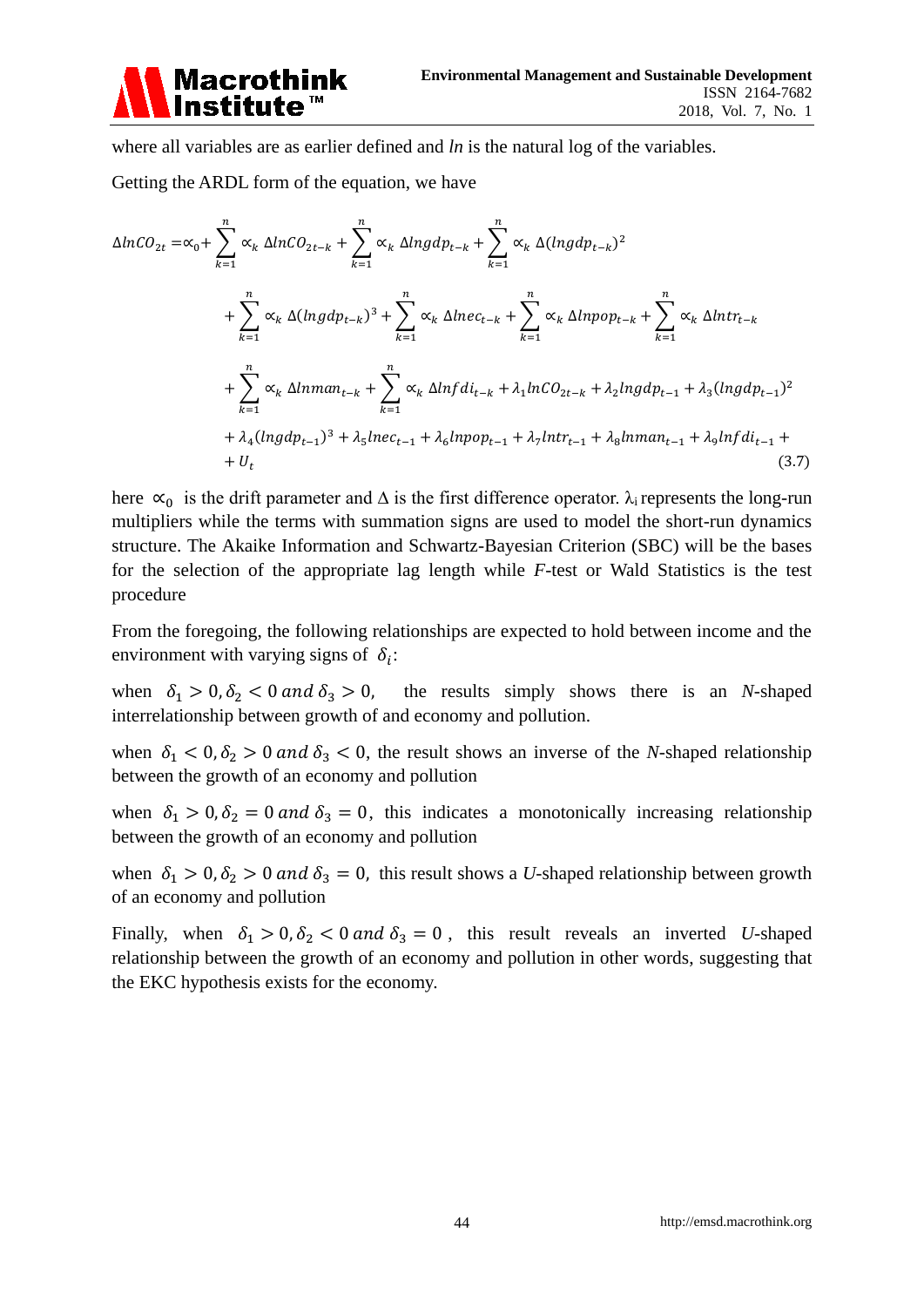

## **4. Result**

*4.1 Test for Unit Root Result*

Table 1. Summary of Philip Peron test result of the series

| Variables          | Test Critical Values (5% Level) | Philip Peron test stat | Order of integration |
|--------------------|---------------------------------|------------------------|----------------------|
| LNCO <sub>2</sub>  | $-3.444756$                     | $-5.375623$            | I(1)                 |
| <b>LNGDP</b>       | $-3.443704$                     | $-4.839232$            | I(1)                 |
| LNGDP <sup>2</sup> | $-3.443704$                     | -4.983827              | I(1)                 |
| LNGDP <sup>3</sup> | $-3.443704$                     | $-4.991164$            | I(1)                 |
| <b>LNMAN</b>       | $-3.443704$                     | $-6.112072$            | I(1)                 |
| <b>LNPOP</b>       | $-3.443704$                     | $-4.326128$            | I(1)                 |
| <b>LNEC</b>        | $-3.443704$                     | $-11.31597$            | I(1)                 |
| <b>LNTR</b>        | $-3.443704$                     | $-11.95732$            | 1(1)                 |
| <b>LNFDI</b>       | $-3.443704$                     | $-6.721769$            | I(1)                 |

Source: Authors computation with Eviews 9

The result proved that none of the variables is  $I(2)$  and that the variables are either  $I(0)$  or  $I(1)$ which is one of the major conditions to use ARDL estimation technique as those variables that were not stationary were differenced to get rid of the stochastic trend, a phenomenon associated with time series data.

## *4.2 ARDL Bound Test*

Criterion (HQC). The critical values reported in Pesaran et al. (2001) are equally adopted. Table 2 reports the result of the ARDL approach to co-integration.

| Null Hypothesis: No long-run relationships exist |          |          |  |
|--------------------------------------------------|----------|----------|--|
| <b>Test Statistic</b>                            | Value    | k        |  |
| F-statistic                                      | 3.400123 | 8        |  |
| <b>Critical Value Bounds</b>                     |          |          |  |
| Significance                                     | I0 Bound | I1 Bound |  |
| 10%                                              | 1.95     | 3.06     |  |
| 5%                                               | 2.22     | 3.39     |  |
| 2.5%                                             | 2.48     | 3.7      |  |
| 1%                                               | 2.79     | 4.1      |  |

Table 2. The ARDL bound test

From the result on table 2 above, it can be viewed that the bound test F-statistics of 3.400123 is greater than the upper bound critical value 3.39 at 5% level of significance. This indicates that there is a long run relationship among the variables. And this result qualifies us to move on with the estimation of the ARDL model.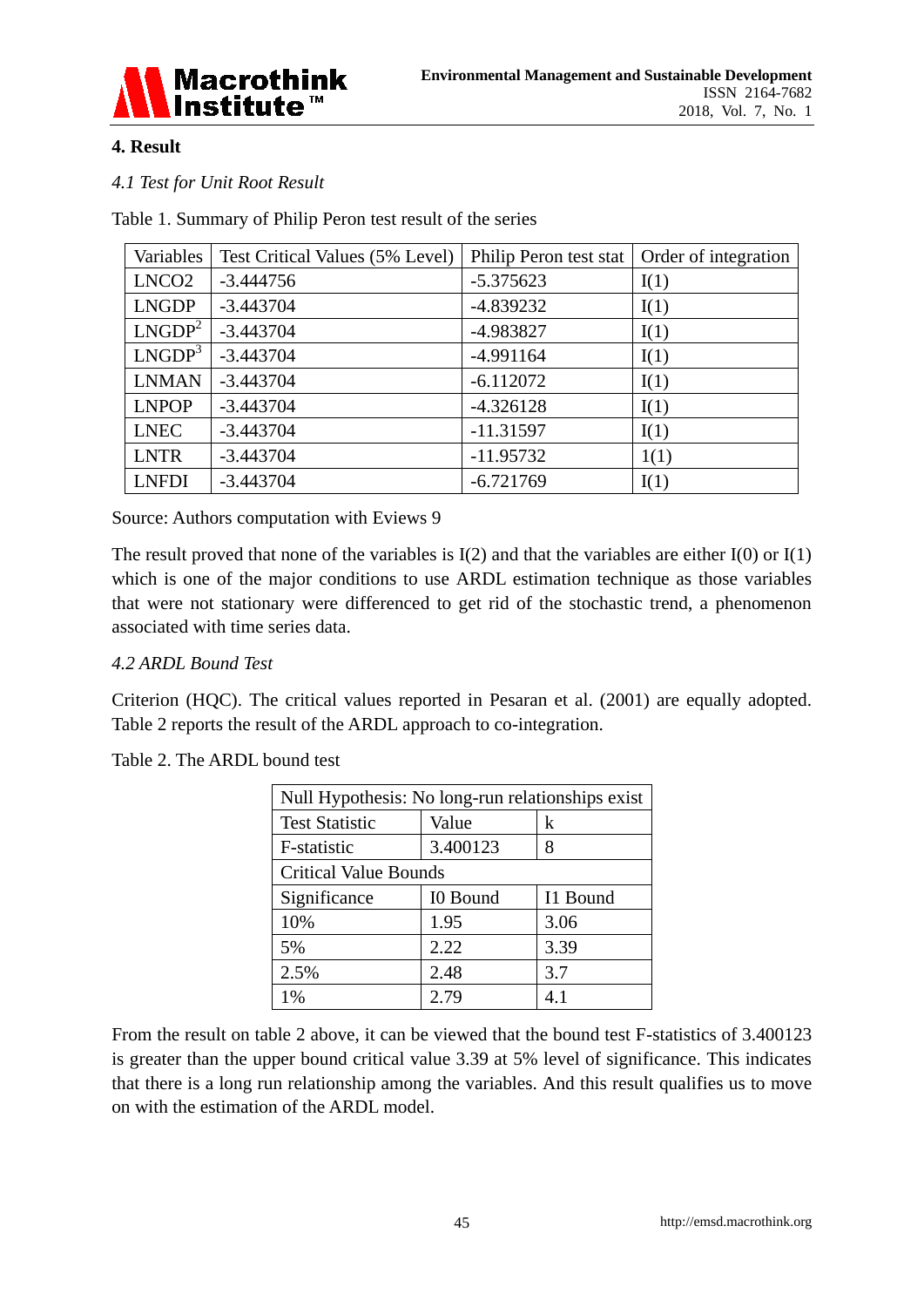

## *4.3 Estimation Results*

| Regressor                      | Coefficient                  | <b>Standard Error</b>   | t-Statistics | p-Value |  |  |
|--------------------------------|------------------------------|-------------------------|--------------|---------|--|--|
| Dependent Variable: LNCO2      |                              |                         |              |         |  |  |
| <b>LNGDP</b>                   | $0.000179$ **                | $0.000062$ *            | 2.882948     | 0.0047  |  |  |
| LNGDP <sup>2</sup>             | $-42.460547$ **              | 7.881496                | $-5.387372$  | 0.0009  |  |  |
| LNGDP <sup>3</sup>             | 29.566345**                  | 5.240992*               | 5.641364     | 0.0001  |  |  |
| <b>LNMAN</b>                   | $0.773733^{*}{\overline{*}}$ | $0.330765$ *            | 2.339227     | 0.0211  |  |  |
| <b>LNPOP</b>                   | 0.607336                     | $2.051135$ *            | 0.296098     | 0.7677  |  |  |
| <b>LNEC</b>                    | $0.722517***$                | 0.234748*               | 3.077845     | 0.0026  |  |  |
| <b>LNTR</b>                    | 1.462942                     | 1.890186*               | 0.773967     | 0.4406  |  |  |
| <b>LNFDI</b>                   | $-0.000007$                  | $0.000009$ <sup>*</sup> | $-0.791200$  | 0.4305  |  |  |
| $\mathcal{C}$                  | $-50.106537$                 | 19.764125*              | $-2.535227$  | 0.0126  |  |  |
|                                | Notes: $R^2 = 0.610827$      |                         |              |         |  |  |
|                                | Adjusted $R^2 = 0.547144$    |                         |              |         |  |  |
| S.E of regression = $0.046623$ |                              |                         |              |         |  |  |
| $F-statistics = 9.591703$      |                              |                         |              |         |  |  |
| $Prob(F-statistics) = 0.0000$  |                              |                         |              |         |  |  |
| Durbin Watson = $1.941127$     |                              |                         |              |         |  |  |

## Table 3. Estimated Long-run Coefficients Based on ARDL **(**3, 1, 0, 3, 0, 1, 1, 1, 0**)**

(\*\*) Denote significant at 5% level (\*) denotes Heteroscedasticity and Autocorrelation (HAC) consistent standard errors. *Source: Authors computation using Eviews 9.0*

Based on table 3, the long-run elasticity on  $\cot 2$  emission with respect to  $GDP<sup>2</sup>$  in Nigeria is negative as expected. The long-run impact of GDP on co2 emission is positive and indicates that a one unit increase in GDP increases co2 emission by about 0.02 percent, holding all other factors constant. This result is statistically significant but the result indicates a negative relationship between  $\cot 2$  emission and  $GDP<sup>2</sup>$ . That is, a percentage increase in the square of GDP holding all other factors constant decrease co2 emission by about 42 percent. Despite the above positive results of the square of GDP, the result indicates that GDP cube has a positive impact to co2 emission in the model. The result also shows that a one percent increase in the share of manufacturing to GDP, increase carbon emission by about 77 percent holding all other factors constant, such magnitude points to the huge impact manufacturing activities have on the carbon emission in Nigeria, this result is also found to be statistically significant. The other macroeconomic variables such as population density is also found to positively impact on co2 emission as a percentage increase in population density in Nigeria increase co2 emission by about 61 percent, while a percentage increase in energy price increase co2 emission by about 72 percent holding other factors constant. However, the result found a negative impact of foreign direct investment on co2 emission in Nigeria as a unit increase in FDI reduces co2 emission by 0.0007 percent while a unit increase in the level of openness of an economy increases co2 emission by over 100 percent, showing the magnitude of the impact trade openness have on the Nigerian environment.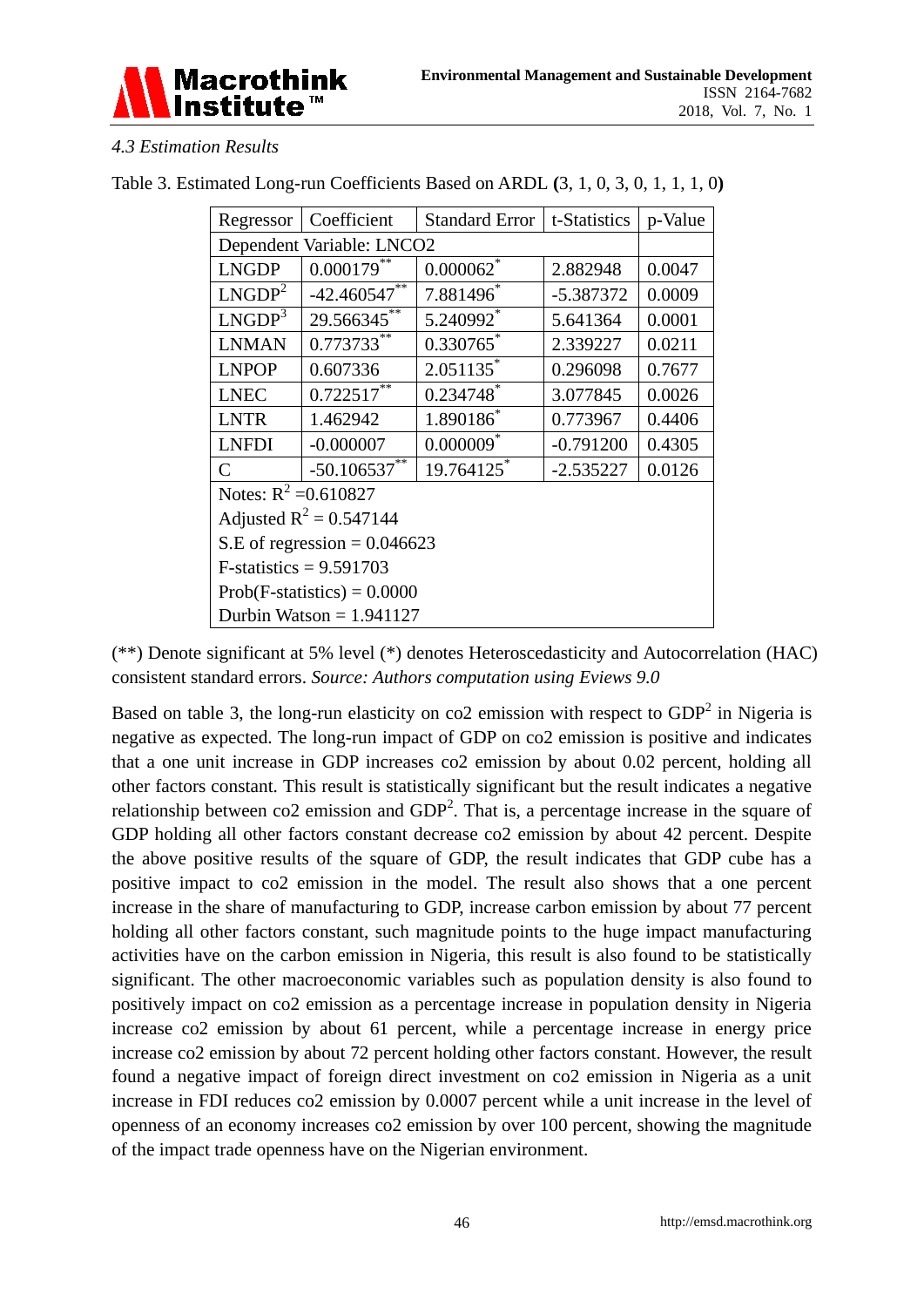

From expectations, when GDP is positive,  $GDP<sup>2</sup>$  is negative and  $GDP<sup>3</sup>$  is positive, this indicates an N-shaped relationship between income and the environment, while, when GDP is negative,  $GDP<sup>2</sup>$  is positive and  $GDP<sup>3</sup>$  is negative, the result indicates an inverse of the N-shaped relationship between income and the environment. Also when GDP is positive,  $GDP<sup>2</sup>$  is equal to zero and  $GDP<sup>3</sup>$  is equal to zero, the model connotes a monotonically increasing relationship between income and the environment and a U shape relationship between income and the environment, while when GDP is positive,  $GDP<sup>2</sup>$  is negative and  $GDP<sup>3</sup>$  is equal to zero, it connotes an inverted U-shaped relationship between income and the environment and thus suggesting the EKC hypothesis.

The objective here is to find out if EKC hypothesis hold for Nigeria on the bases of a modified macroeconomic framework. The result of the study as indicated on table 4.5 above shows a positive GDP coefficient, negative  $GDP<sup>2</sup>$  coefficient and a positive  $GDP<sup>3</sup>$  coefficient there by confirming the existence of an N-shaped relationship between income and the environment, refuting the idea of an inverted U shaped relationship between income and the environment, thus, suggesting the non-existence of the EKC hypothesis for Nigeria. This finding serves as a confirmation to that of Busayo (2016) who notwithstanding the methodological shortfalls of the model found an N- shaped relationship between income and environment degradation, however, the study is not in agreement with several other studies such as Aduebe (2013), Nnaji, et al., (2013), Oyedepo, (2014), etc whose results attest the existence of EKC in Nigeria, however, these result as argued earlier are marred with one methodological issue or the other.

The next step is to analyse the short run dynamic impact of selected macroeconomic variables and environmental degradation in Nigeria which is obtained through the error correction model and presented on table 4 below.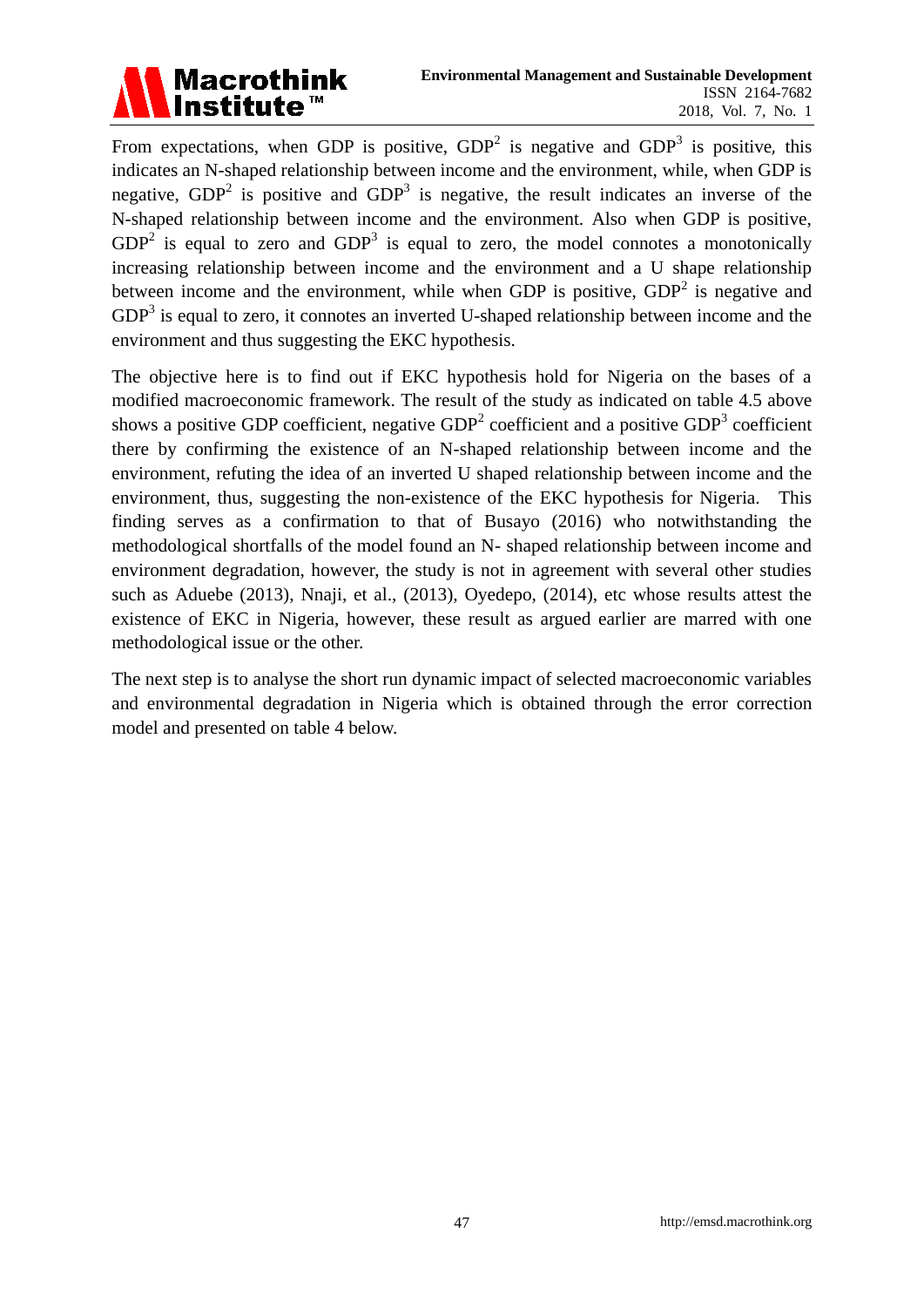

| Dependent Variable: LNAGOP  |              |                       |              |         |
|-----------------------------|--------------|-----------------------|--------------|---------|
| Regressor                   | Coefficient  | <b>Standard Error</b> | t-Statistics | p-Value |
| $D(LNCO2(-1))$              | 0.435816     | 0.083118              | 5.243319     | 0.0000  |
| $D(LNCO2(-2))$              | 0.194479     | 0.085524              | 2.273965     | 0.0249  |
| D(GDP)                      | 0.000094     | 0.000050              | 1.895798     | 0.0606  |
| D(LNGDP2)                   | $-3.928441$  | 6.028320              | $-0.651664$  | 0.5160  |
| D(LNGDP3)                   | 3.104212     | 3.957141              | 0.784458     | 0.4345  |
| $D(LNGDP3(-1))$             | $-0.315770$  | 0.384663              | $-0.820899$  | 0.4135  |
| $D(LNGDP3(-2))$             | $-0.302111$  | 0.214333              | $-1.409538$  | 0.1615  |
| D(LNMAN)                    | 0.071586     | 0.028453              | 2.515952     | 0.0133  |
| D(LNPOP)                    | 132.471258   | 71.089697             | 1.863438     | 0.0651  |
| D(LNEC)                     | 0.021365     | 0.025967              | 0.822767     | 0.4124  |
| D(TR)                       | $-1.046990$  | 0.281038              | $-3.725445$  | 0.0003  |
| D(FDI)                      | $-0.000001$  | 0.000001              | $-0.812944$  | 0.4180  |
| $CointEq(-1)$               | $-0.092520$  | 0.020935              | $-4.419420$  | 0.0000  |
| <b>Diagnostic Tests</b>     |              |                       |              |         |
| <b>Test</b>                 | F-statistics | Prob. Value           |              |         |
| $\chi^2$ SERIAL             | 0.305423     | 0.7374                |              |         |
| $\chi^2$ Heteroskedasticity | 1.722312     | 0.0488                |              |         |
| Test: Breusch-Pagan-Godfrey |              |                       |              |         |
| $\chi^2$ REMSAY             | 9.400865     | 0.1866                |              |         |

| Table 4. Short run Dynamics and Diagnosis |  |  |  |
|-------------------------------------------|--|--|--|
|                                           |  |  |  |

Source: Authors computation using Eviews 9.0

Table 4 above reports the result of short dynamics of the selected macroeconomic variables and co2 emission in Nigeria. The negative statistically significant estimate of CointEq(-1) validates the established long run relationship among co2 emission, GDP, log of GDP<sup>2</sup>, log of  $GDP<sup>3</sup>$ , log of manufacturing share of GDP, log of population density, log of energy price, trade openness and foreign direct investment in Nigeria. The results also indicate that the estimate of CointEq(-1) is -0.092520 and is statistically significant at 5 percent level. This implies that about 9.2 percent of the deviations from long run equilibrium are corrected for in the next quarter period, that is , that is, it may take about 11 quarter (almost a year) to arrive the long run period.

## **4. Conclusion**

This study re-examined the Environmental Kuznets curve hypothesis in the midst of selected macroeconomic variables in Nigeria. Different macroeconomic variables such as energy consumption (proxied by energy price); population density; trade openness; ratio of manufacturing as a share of gross domestic product and FDI were included in the study together with GDP per capita. The study validated an N-shaped relationship between income and the environment in Nigeria in midst of other Macroeconomic variables. Though a negative relationship exist between foreign direct investment and co2 emission in Nigeria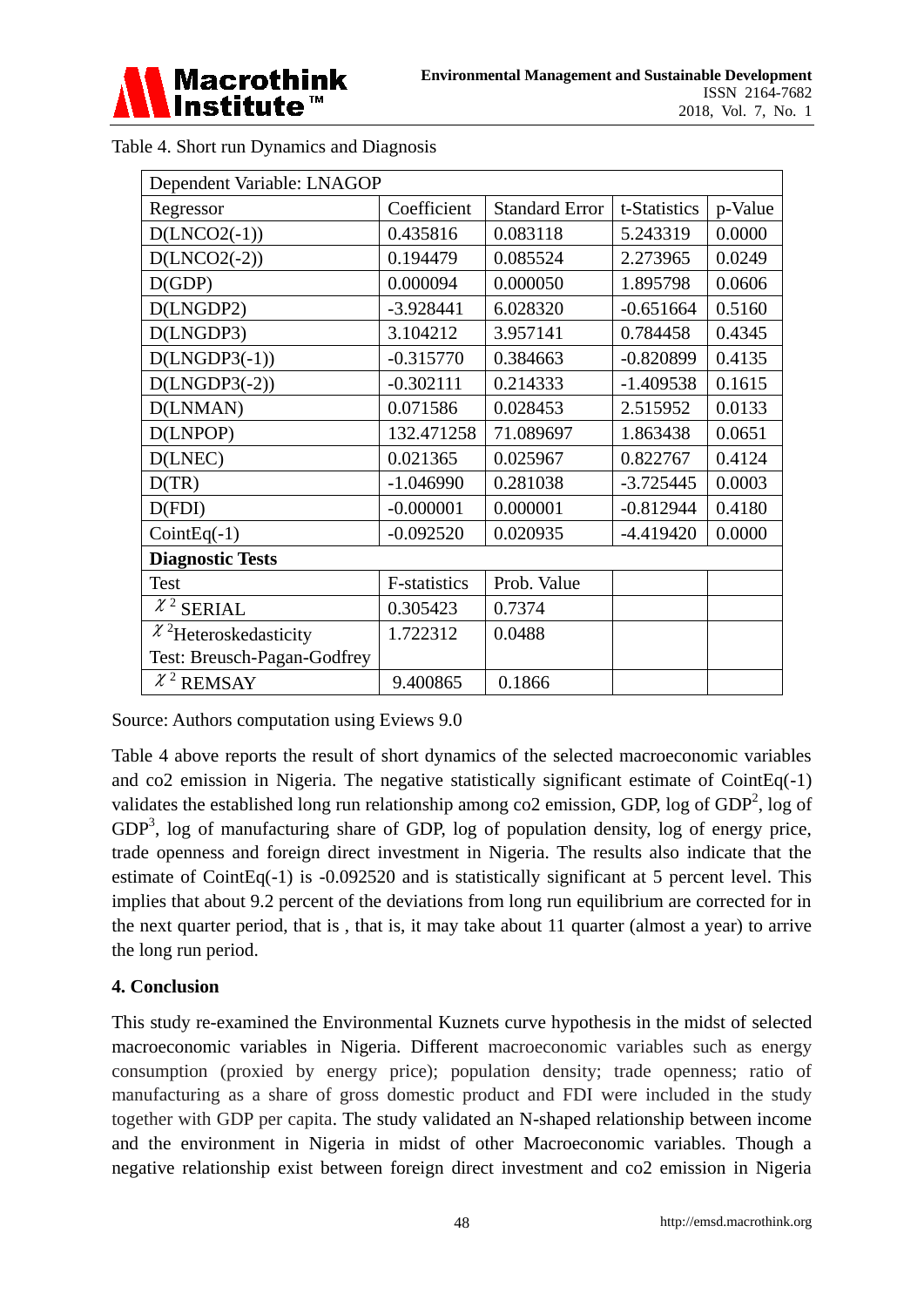

which is not as expected, the study however, shows a positive link between price of energy and environmental degradation in Nigeria. Also, this study does not find a support for an inverted U shaped relationship between growth and pollution for the Nigerian economy which is consistent with empirical evidences from the works of Busayo (2016) and contrary to that of Aduebe (2013), Nnaji, et al., (2013), suggesting that the cost for environmental degradation for Nigeria is relatively high, though Nigeria has not yet reached the level beyond which pollution-income relationship for such pollutant becomes negative. Therefore, there is need to build strong and effective environmental regulatory framework for the Nigerian economy, improve on the carbon dioxide measurement for Nigeria and the adoption of clean and environmental friendly technologies for the economy of Nigeria in Nigeria's quest to be an industrial hub in Africa.

## **References**

Aduebe (2013). *An empirical test of Environmental Kuznets Curve In Nigeria*. (Master's Thesis). Department of Economics, University of Nigeria, Nsukka.

Ahmed, K., & Long, W. (2012). Environmental Kuznets curve and Pakistan: An empirical analysis, *Proc. Econ. Financ*. *1*(4), 4-13. https://doi.org/10.1016/S2212-5671(12)00003-2

Akbostanci, E., Turut-Asik, S., & Tunc, G. I. (2009). The relationship between income and environment in Turkey: Is there an environmental Kuznets curve?. *Energy Policy*, *37*(3), 861-867. https://doi.org/10.1016/j.enpol.2008.09.088

Akpan, U., & Chuku, C. (2011). Economic growth and environmental degradation in Nigeria: Beyond the environmental Kuznets curve, Retrieved from http://mpra.ub.uni-muenchen.de/31241/ MPRA Paper No. 31241, September 26,

Balin, B., & Akan, D. (2015). EKC hypothesis and the effect of innovation: A panel data analysis. *Journal of Business, Economics & Finance*, *4*(1), 230-242. https://doi.org/10.17261/Pressacademia.201519952

Beckerman, W. (1992). Economic growth and the environment: Whose growth? Whose environment? *World Development*, *20*(4), 481-496. https://doi.org/10.1016/0305-750X(92)90038-W

Cameron, K. S. (1994). Strategies for successful organizational downsizing. *Human Resource Management Journal, 33*(2), 189-212. https://doi.org/10.1002/hrm.3930330204

Carson, R., Jeon, Y., & McCubbin, D. (1997). The relationship between air pollution and emissions: U.S. data. *Environment and Development Economics, 2*, 433-50. https://doi.org/10.1017/S1355770X97000235

Çetin, M., & Ecevit, E., (2015), Urbanization, energy consumption and co2 emissions in sub-saharan countries: A panel cointegration and causality analysis, *Journal of Economics and Development Studies, 3*(2), 66-76. https://doi.org/10.15640/jeds.v3n2a7

Dinda, S. (2004). Environmental Kuznets curve hypothesis: a survey. *Ecological Economics, 49*(4), 431-455. https://doi.org/10.1016/j.ecolecon.2004.02.011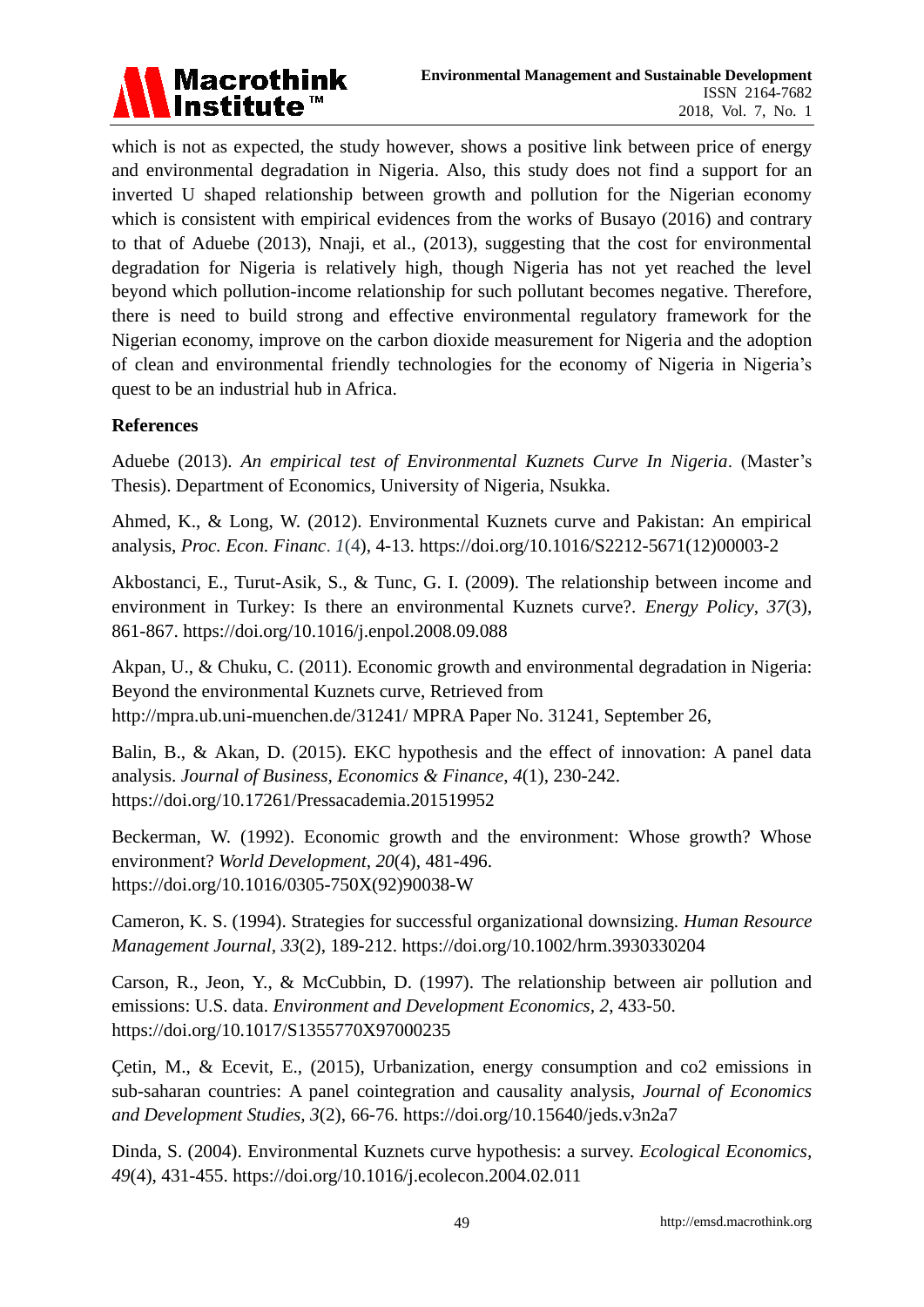

Ehrlich, I. (1996) Crime, punishment, and the market for offenses. *J. Econ. Perspectives, 10* (Winter 1996), 43-67. https://doi.org/10.1257/jep.10.1.43

Fodha, M., & Zaghdoud, O. (2010). Economic growth and pollutant emissions in Tunisia: An empirical analysis of the environmental Kuznets curve. *Energy Policy, 35*, 1150-1156. https://doi.org/10.1016/j.enpol.2009.11.002

Grossman, G., & Krueger A. (1991). Environmental impacts of a north american free trade agreement*. NBER Working Paper 3914*. Cambridge, MA: National Bureau of Economic Research. https://doi.org/10.3386/w3914

Grossman, G., & Krueger, A. (1995). Economic growth and the environment. *Quarterly Journal of Economics, 110*(2), 353-378. https://doi.org/10.2307/2118443

IPCC. (2007). Climate change 2007: The physical science basis. contribution of working group I to the Fourth Assessment Report of the IPCC. In S. Solomon, D. Qin, M. Manning, Z. Chen, M. Marquis, K.B. Averyt, M. Tignor and H.L. Miller, eds. Cambridge, UK: Cambridge University Press. 996 pp.

Ityavyar, E., & Thomas, T. (2012). Environmental pollution in Nigeria: The need for awareness creation for sustainable development. *Journal of research in forestry, wildlife and environment*, 597-612.

Kuznets, S. (1955). Economic growth and income inequality. *American Economic Review, 45*, 1-28

Nnaji, C., Chukwu, J., & Nnaji, M. (2013). Electricity supply, fossil fuel consumption, co2 emissions and economic growth: Implications and policy options for sustainable development in Nigeria. *International journal of Energy Economics and Policy*, *3*(3), 262-271

Ogundipe, A., Olurinola, O., & Odebiyi, J. (2015). Examining the validity of EKC in western Africa: Different pollutants option. *Environmental Management and Sustainable Development, 4*(2). https://doi.org/10.5296/emsd.v4i2.7076

Ojewumi, S. (2015), Environmental Kuznets curve hypothesis in sub-saharan African countries: Evidence from panel data analysis. *International Journal of Environment and Pollution Research*, *3*(1), 20-33.

Omotor, D. (2015). *Searching for environmental Kuznets curve of some basics in Africa*. (B.sc Thesis) Department of Economics, Delta State University, Abraka, Nigeria

Oshin, S., & Ogundipe, A. (2015). An empirical examination of environmental Kuznets curve in west Africa. *Euro-Asian Journal of Economics and Finance*, *3*(1), 18-28

Oyedepo, S. (2014). Efficient energy utilisation as a tool for sustainable development in Nigeria. *International Journal of Energy and Environmental Engineering, 3*(11).

Pesaran, H., Shin, Y., & Smith, R. (2001), Bounds testing approaches to the analysis of level relationships, *Journal of Applied Econometrics*, *16*, 289-326. https://doi.org/10.1002/jae.616